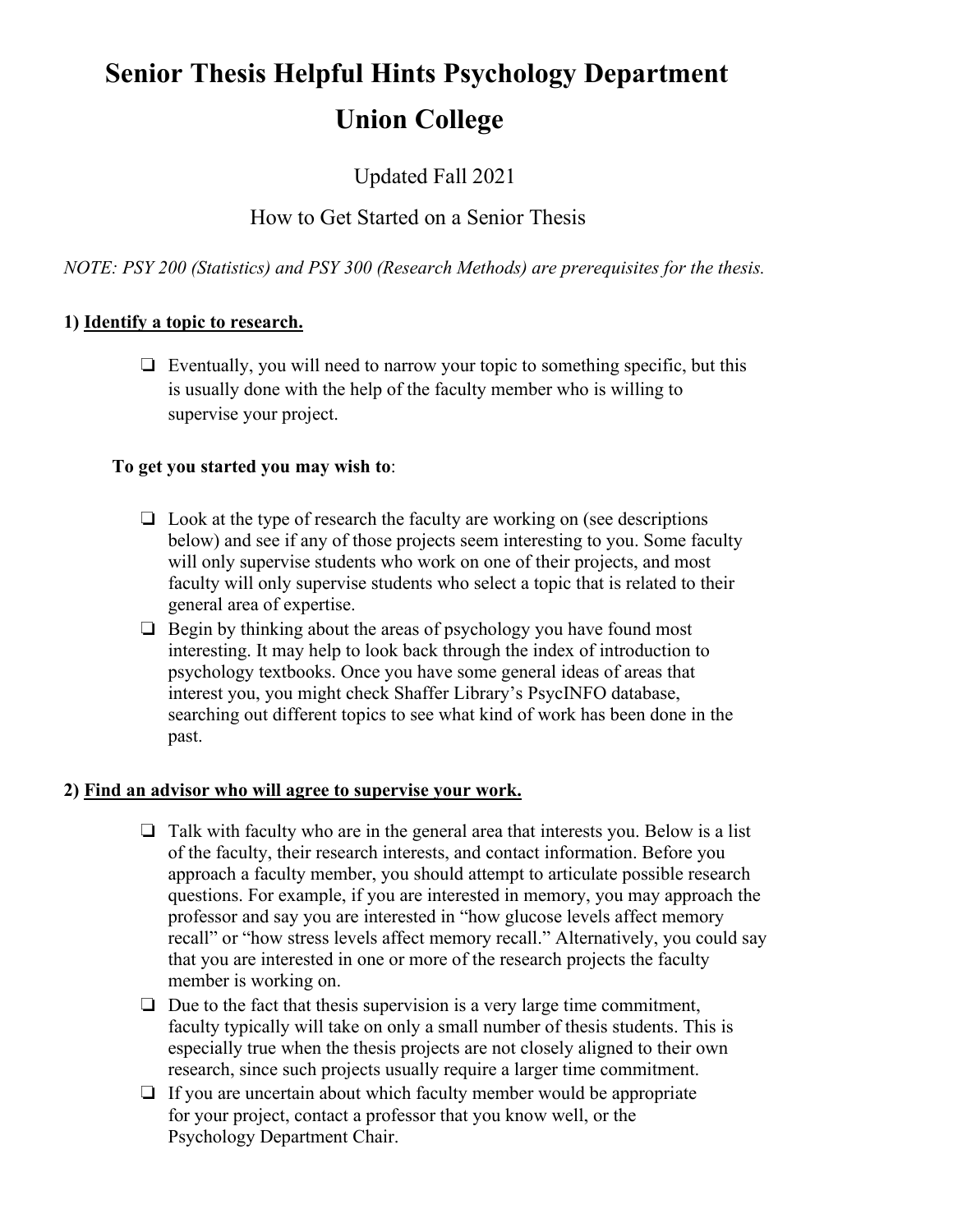## **3) Submit a proposal of your project.**

- ❏ After your thesis advisor and you have agreed to work together, your thesis advisor will assist you in preparing the proposal, which will be evaluated by the departmental committee.
- ❏ Proposals must be submitted to the department chair no later than the end of the eighth week of the spring term. The thesis proposal form is provided on the last page of this packet.